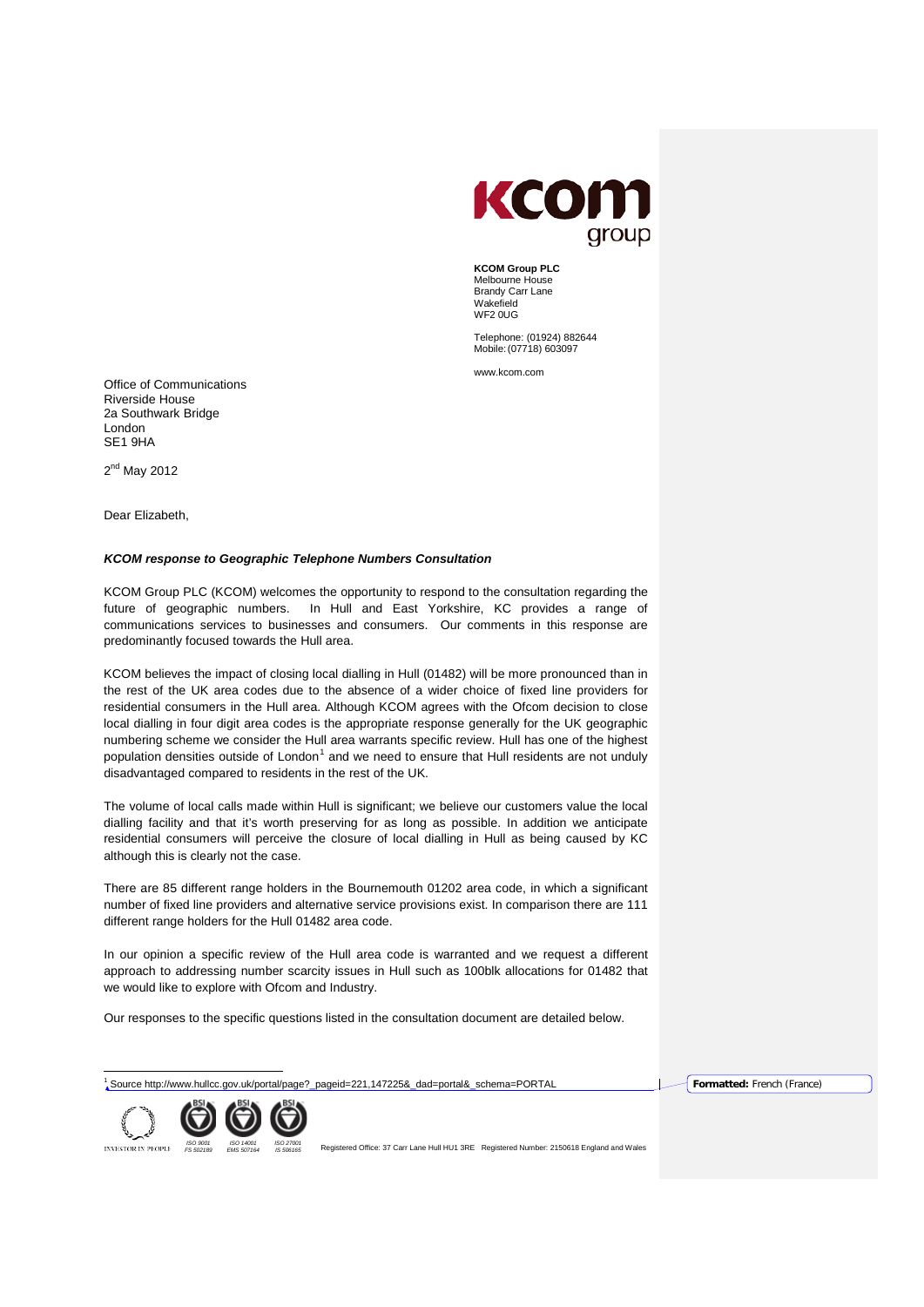

**KCOM Group PLC**

### *Question 1: Do you have any comments on:*

*i*) our proposal to close local dialling in the Bournemouth 01202 area code on 1 November *2012;* 

*ii*) our view as to how the proposed modification to the Numbering Plan in relation to closing *local dialling in the 01202 area code on 1 November 2012 meets the relevant legal tests in section 60(2) of the Act; or* 

*iii)* the proposed modification to the Numbering Plan in relation to closing local dialling in the *01202 area code (set out in Annex 7)?* 

KCOM agrees with the proposals to close local dialling in Bournemouth on 1 November 2012 and the modifications to the Numbering Plan for such.

#### *Question 2: Do you have any comments on:*

*i)* our view as to how the proposed pilot scheme meets the relevant legal tests in section *47(2) of the Act; and* 

ii) *the proposed amendments to GC17 to implement the pilot scheme (set out in Annex 8)?*

Ofcom offer the assumption that CPs will offer nationally averaged prices by spreading the number charge costs across their national fixed line customer base; however KC offers this does not apply for the Hull area. If number charging applies to the Hull area code (currently close to being captured in the top 30 area codes) then all of KC consumers will face an increase in prices in just the one area code subject to charging.

In section 4.154 of the consultation document Ofcom estimate the average increase in line rental would be approximately 6p per exchange line per year. KC estimate the increase in line rental charge in Hull will be higher than 20p per exchange line per year.

KCOM appreciates that the Ofcom proposals are aimed at addressing the overall UK geographic numbering scarcity issues and the aim to include area codes in the pilot based on an equal criteria. However KC believes the specific impact on Hull warrants additional consideration prior to the inclusion of 01482 in the pilot charging scheme.

KCOM believes that Ofcom should progress revisions to administrative measures in conjunction with the overall package of measures to address geographic number scarcity. We urge Ofcom to undertake a formal audit and enforce the return of unused ranges prior to establishing the confirmed list of area codes to be included in the pilot charging scheme. Given the f-digit permissions notes on the SNS for some 10k range holders in Hull, there are potentially 43 unused 1k blocks.

### *Question 3: Do you have any comments on:*

*i) our proposals to make 100 blocks of 100-numbers available for allocation in the 11 fivedigit area codes;* 

ii) *our submission of how the proposed modification to the Numbering Plan in relation to 100 number blocks meets the relevant legal tests in section 60(2) of the Act; or* 

iii) the proposed modification to the Numbering Plan in relation to 100-number blocks (set out *in Annex 7)?* 

KCOM agree with the proposals for the allocation of 100-number blocks in the 11 five-digit area codes and believe Ofcom should consider implementing 100 block allocations for the Hull area.